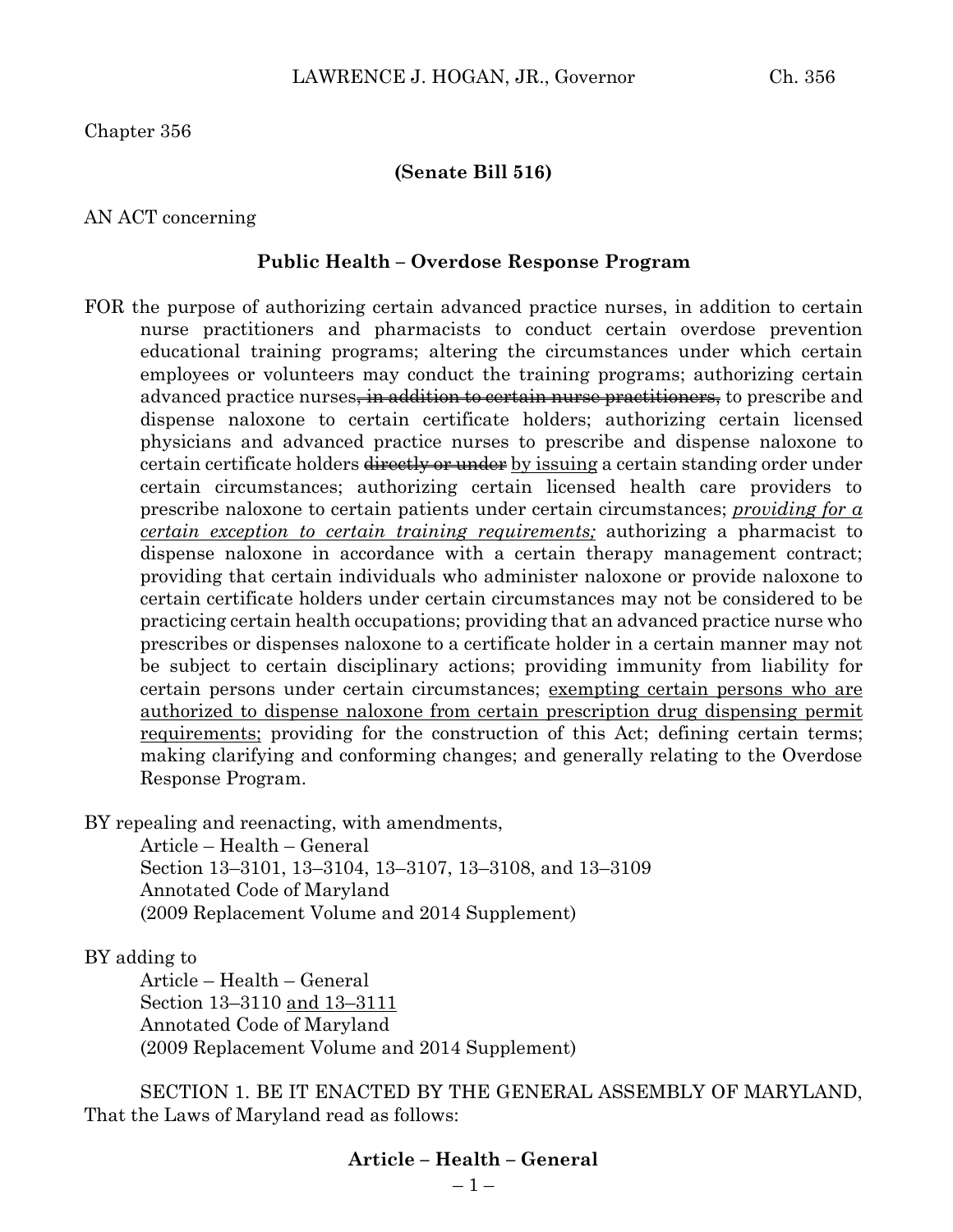13–3101.

(a) In this subtitle the following words have the meanings indicated.

# **(B) "ADVANCED PRACTICE NURSE" HAS THE MEANING STATED IN § 8–101 OF THE HEALTH OCCUPATIONS ARTICLE.**

**[**(b)**] (C)** "Certificate" means a certificate issued by a private or public entity to administer naloxone.

**(D) "LICENSED PHYSICIAN" HAS THE MEANING STATED IN § 14–101 OF THE HEALTH OCCUPATIONS ARTICLE.**

**(E) "PHARMACIST" HAS THE MEANING STATED IN § 12–101 OF THE HEALTH OCCUPATIONS ARTICLE.**

**[**(c)**] (F)** "Private or public entity" means a health care provider, local health department, community–based organization, substance abuse treatment organization, or other person that addresses medical or social issues related to drug addiction.

**[**(d)**] (G)** "Program" means an Overdose Response Program.

## **(H) "STANDING ORDER" MEANS A WRITTEN INSTRUCTION FOR THE PRESCRIBING AND DISPENSING OF NALOXONE TO A CERTIFICATE HOLDER IN ACCORDANCE WITH § 13–3108 OF THIS SUBTITLE.**

13–3104.

(a) To qualify for a certificate, an individual shall meet the requirements of this section.

(b) The applicant shall be at least 18 years old.

(c) The applicant shall have, or reasonably expect to have, as a result of the individual's occupation or volunteer, family, or social status, the ability to assist an individual who is experiencing an opioid overdose.

(d) (1) The applicant shall successfully complete an educational training program offered by a private or public entity authorized by the Department.

(2) An educational training program required under this subsection shall:

(i) Be conducted by: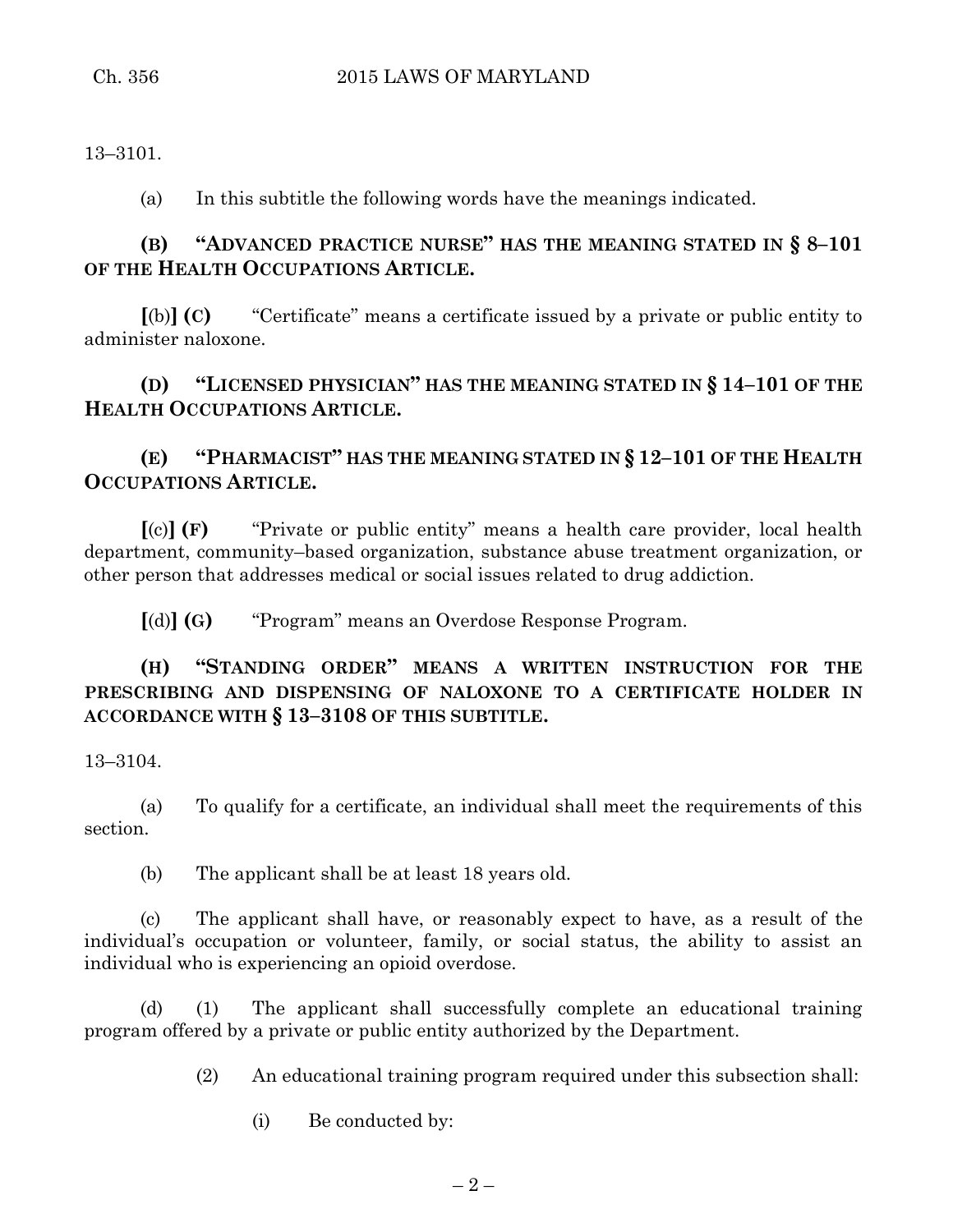1. A **LICENSED** physician **[**licensed to practice medicine under Title 14 of the Health Occupations Article**]**;

2. **[**A nurse practitioner licensed to practice registered nursing under Title 8 of the Health Occupations Article and certified as a nurse practitioner by the State Board of Nursing**] AN ADVANCED PRACTICE NURSE**; **[**or**]**

### **3. A PHARMACIST; OR**

**[**3.**] 4.** An employee or a volunteer of a private or public entity **[**that maintains**] WHO IS SUPERVISED IN ACCORDANCE WITH** a written agreement **[**with**] BETWEEN THE PRIVATE OR PUBLIC ENTITY AND** a supervisory **LICENSED**  physician**, [**or nurse practitioner**] ADVANCED PRACTICE NURSE, OR PHARMACIST** that includes:

A. Procedures for providing patient overdose information;

B. Information as to how the employee or volunteer providing the information will be trained; and

C. Standards for documenting the provision of patient overdose information to patients; and

- (ii) Include training in:
	- 1. The recognition of the symptoms of opioid overdose;
	- 2. The proper administration of naloxone;
	- 3. The importance of contacting emergency medical services;
	- 4. The care of an individual after the administration of

naloxone; and

5. Any other topics required by the Department.

### 13–3107.

An individual who is certified may:

(1) On presentment of a certificate, receive from any **LICENSED** physician **[**licensed to practice medicine in the State, or any nurse practitioner licensed to practice nursing in the State,**] OR ADVANCED PRACTICE NURSE WITH PRESCRIBING AUTHORITY** a prescription for naloxone and the necessary supplies for the administration of naloxone;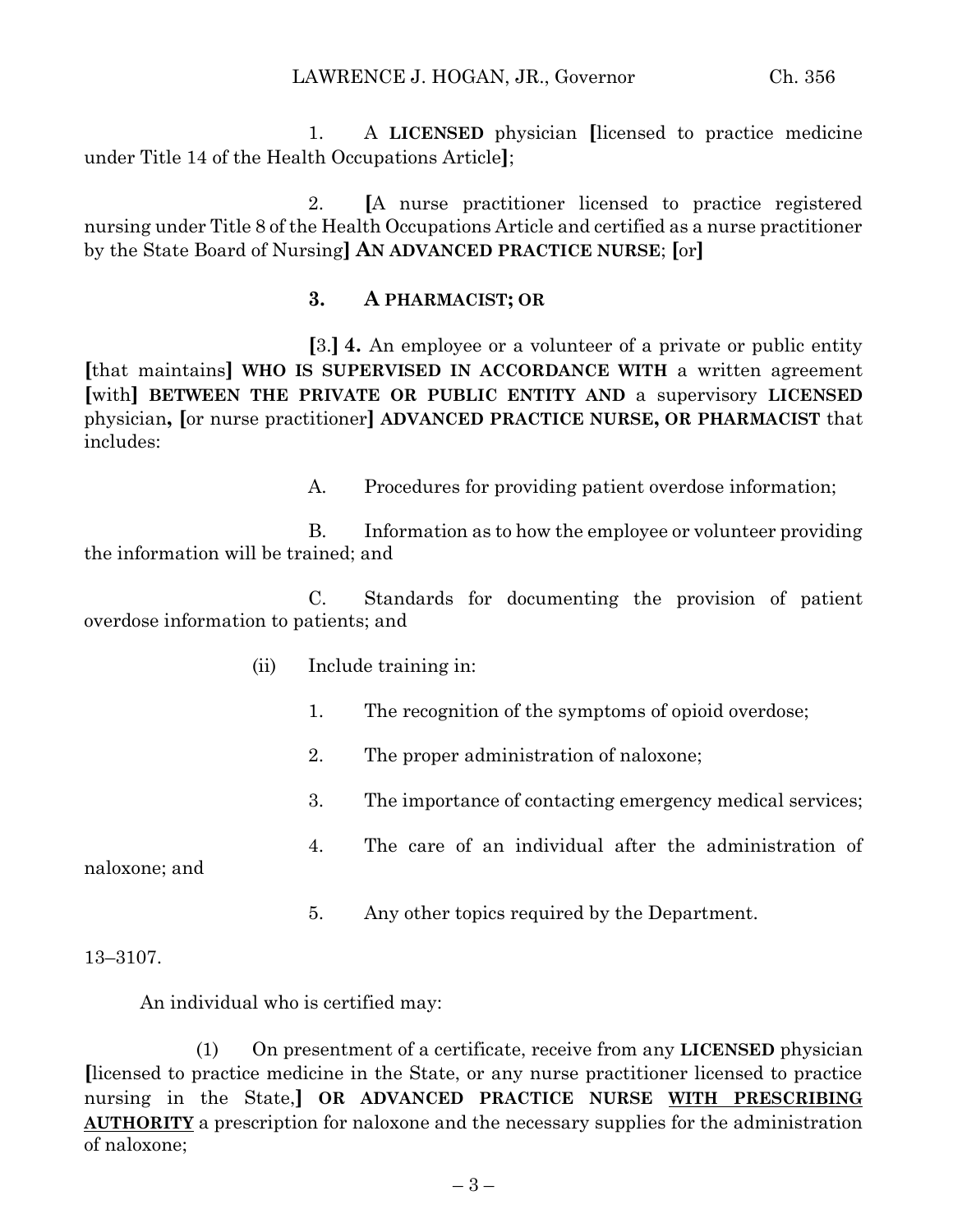(2) Possess prescribed naloxone and the necessary supplies for the administration of naloxone; and

(3) In an emergency situation when medical services are not immediately available, administer naloxone to an individual experiencing or believed by the certificate holder to be experiencing an opioid overdose.

13–3108.

**(A)** A **LICENSED** physician or **[**nurse practitioner**] AN ADVANCED PRACTICE NURSE WITH PRESCRIBING AUTHORITY** may prescribe and dispense naloxone to a certificate holder.

**(B) A LICENSED PHYSICIAN OR ADVANCED PRACTICE NURSE WHO SUPERVISES OR CONDUCTS AN EDUCATIONAL TRAINING PROGRAM UNDER § 13–3104(D) OF THIS SUBTITLE MAY PRESCRIBE AND DISPENSE NALOXONE TO A CERTIFICATE HOLDER DIRECTLY OR UNDER A STANDING ORDER.**

**(B) (1) A LICENSED PHYSICIAN OR AN ADVANCED PRACTICE NURSE WITH PRESCRIBING AUTHORITY MAY PRESCRIBE AND DISPENSE NALOXONE TO A CERTIFICATE HOLDER BY ISSUING A STANDING ORDER IF THE LICENSED PHYSICIAN OR ADVANCED PRACTICE NURSE:**

**(I) IS EMPLOYED BY THE DEPARTMENT OR A LOCAL HEALTH DEPARTMENT; OR** 

**(II) SUPERVISES OR CONDUCTS AN EDUCATIONAL TRAINING PROGRAM UNDER § 13–3104(D) OF THIS SUBTITLE.**

**(2) A LICENSED PHYSICIAN OR AN ADVANCED PRACTICE NURSE WITH PRESCRIBING AUTHORITY WHO ISSUES A STANDING ORDER UNDER PARAGRAPH (1) OF THIS SUBSECTION MAY DELEGATE TO THE FOLLOWING PERSONS THE AUTHORITY FOR DISPENSING NALOXONE TO A CERTIFICATE HOLDER:**

## **(I) A LICENSED REGISTERED NURSE WHO:**

**1. IS EMPLOYED BY A LOCAL HEALTH DEPARTMENT;**

**AND**

**2. COMPLETES A TRAINING PROGRAM APPROVED BY THE DEPARTMENT; AND**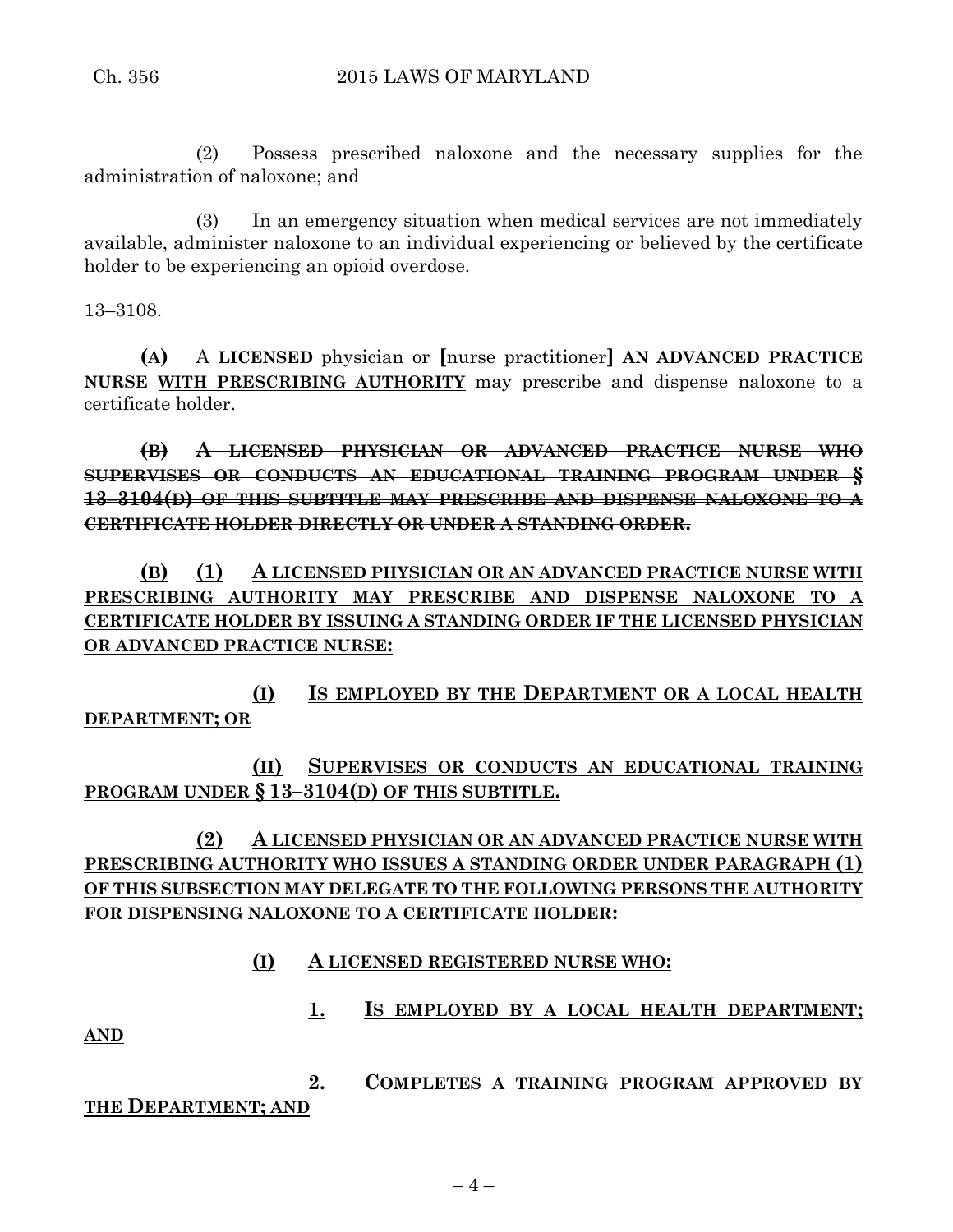# **(II) AN EMPLOYEE OR A VOLUNTEER OF A PRIVATE OR PUBLIC ENTITY WHO IS AUTHORIZED TO CONDUCT AN EDUCATIONAL TRAINING PROGRAM IN ACCORDANCE WITH § 13–3104(D) OF THIS SUBTITLE.**

**(3) ANY LICENSED HEALTH CARE PROVIDER WHO HAS DISPENSING AUTHORITY ALSO MAY DISPENSE NALOXONE TO A CERTIFICATE HOLDER IN ACCORDANCE WITH A STANDING ORDER ISSUED BY A LICENSED PHYSICIAN.**

**(C)** *(1)* **ANY LICENSED HEALTH CARE PROVIDER WHO HAS PRESCRIBING AUTHORITY MAY PRESCRIBE NALOXONE TO A PATIENT WHO IS BELIEVED BY THE LICENSED HEALTH CARE PROVIDER TO BE AT RISK OF EXPERIENCING AN OPIOID OVERDOSE OR IN A POSITION TO ASSIST AN INDIVIDUAL AT RISK OF EXPERIENCING AN OPIOID OVERDOSE.**

*(2) A PATIENT WHO RECEIVES A NALOXONE PRESCRIPTION UNDER PARAGRAPH (1) OF THIS SUBSECTION IS NOT SUBJECT TO THE TRAINING REQUIREMENTS UNDER § 13–3104(D) OF THIS SUBTITLE.*

**(D) A PHARMACIST MAY DISPENSE NALOXONE IN ACCORDANCE WITH A THERAPY MANAGEMENT CONTRACT UNDER TITLE 12, SUBTITLE 6A OF THE HEALTH OCCUPATIONS ARTICLE.**

13–3109.

(a) **(1)** A certificate holder who, in accordance with this subtitle, is administering naloxone to an individual experiencing or believed by the certificate holder to be experiencing an opioid overdose may not be considered to be practicing**:**

**(I) [**medicine**] MEDICINE** for the purposes of Title 14 of the Health Occupations Article**; OR**

**(II) REGISTERED NURSING FOR THE PURPOSES OF TITLE 8 OF THE HEALTH OCCUPATIONS ARTICLE**.

**(2) AN EMPLOYEE OR VOLUNTEER OF A PRIVATE OR PUBLIC ENTITY WHO, IN ACCORDANCE WITH THIS SUBTITLE, PROVIDES NALOXONE TO A CERTIFICATE HOLDER IN ACCORDANCE WITH A STANDING ORDER MAY NOT BE CONSIDERED TO BE PRACTICING:**

**(I) MEDICINE FOR THE PURPOSES OF TITLE 14 OF THE HEALTH OCCUPATIONS ARTICLE;**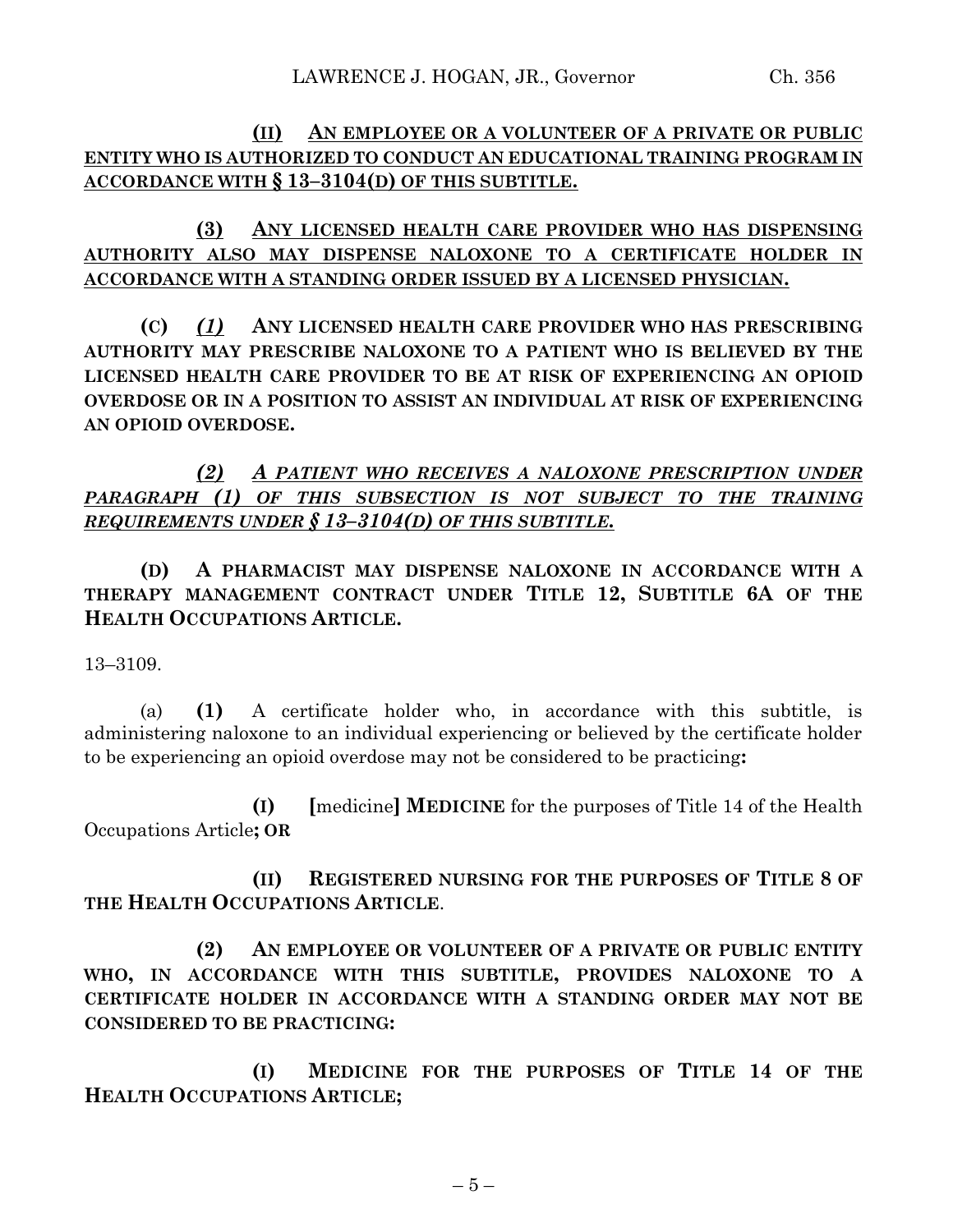**(II) REGISTERED NURSING FOR THE PURPOSES OF TITLE 8 OF THE HEALTH OCCUPATIONS ARTICLE; OR**

**(III) PHARMACY FOR THE PURPOSES OF TITLE 12 OF THE HEALTH OCCUPATIONS ARTICLE.**

(b) **(1)** A **LICENSED** physician who prescribes or dispenses naloxone to a certificate holder in a manner consistent with the protocol established by the authorized private or public entity may not be subject to any disciplinary action under Title 14 of the Health Occupations Article solely for the act of prescribing or dispensing naloxone to the certificate holder.

**(2) AN ADVANCED PRACTICE NURSE WITH PRESCRIBING AUTHORITY WHO PRESCRIBES OR DISPENSES NALOXONE TO A CERTIFICATE HOLDER IN A MANNER CONSISTENT WITH THE PROTOCOL ESTABLISHED BY THE AUTHORIZED PRIVATE OR PUBLIC ENTITY MAY NOT BE SUBJECT TO ANY DISCIPLINARY ACTION UNDER TITLE 8 OF THE HEALTH OCCUPATIONS ARTICLE SOLELY FOR THE ACT OF PRESCRIBING OR DISPENSING NALOXONE TO THE CERTIFICATE HOLDER.**

**13–3110.**

**(A) AN INDIVIDUAL WHO ADMINISTERS NALOXONE TO AN INDIVIDUAL WHO IS OR IN GOOD FAITH IS BELIEVED TO BE EXPERIENCING AN OPIOID OVERDOSE SHALL HAVE IMMUNITY FROM LIABILITY UNDER §§ 5–603 AND 5–629 OF THE COURTS AND JUDICIAL PROCEEDINGS ARTICLE.**

**(B) A CAUSE OF ACTION MAY NOT ARISE AGAINST ANY LICENSED PHYSICIAN OR, ADVANCED PRACTICE NURSE WITH PRESCRIBING AUTHORITY, OR PHARMACIST FOR ANY ACT OR OMISSION WHEN THE PHYSICIAN OR, ADVANCED PRACTICE NURSE WITH PRESCRIBING AUTHORITY, OR PHARMACIST IN GOOD FAITH PRESCRIBES OR DISPENSES NALOXONE AND THE NECESSARY PARAPHERNALIA FOR THE ADMINISTRATION OF NALOXONE TO A CERTIFICATE HOLDER OR PATIENT UNDER § 13–3108 OF THIS SUBTITLE.**

**(C) THIS SUBTITLE MAY NOT BE CONSTRUED TO CREATE A DUTY ON ANY INDIVIDUAL TO:**

**(1) OBTAIN A CERTIFICATE UNDER THIS SUBTITLE, AND AN INDIVIDUAL MAY NOT BE HELD CIVILLY LIABLE FOR FAILING TO OBTAIN A CERTIFICATE UNDER THIS SUBTITLE; OR**